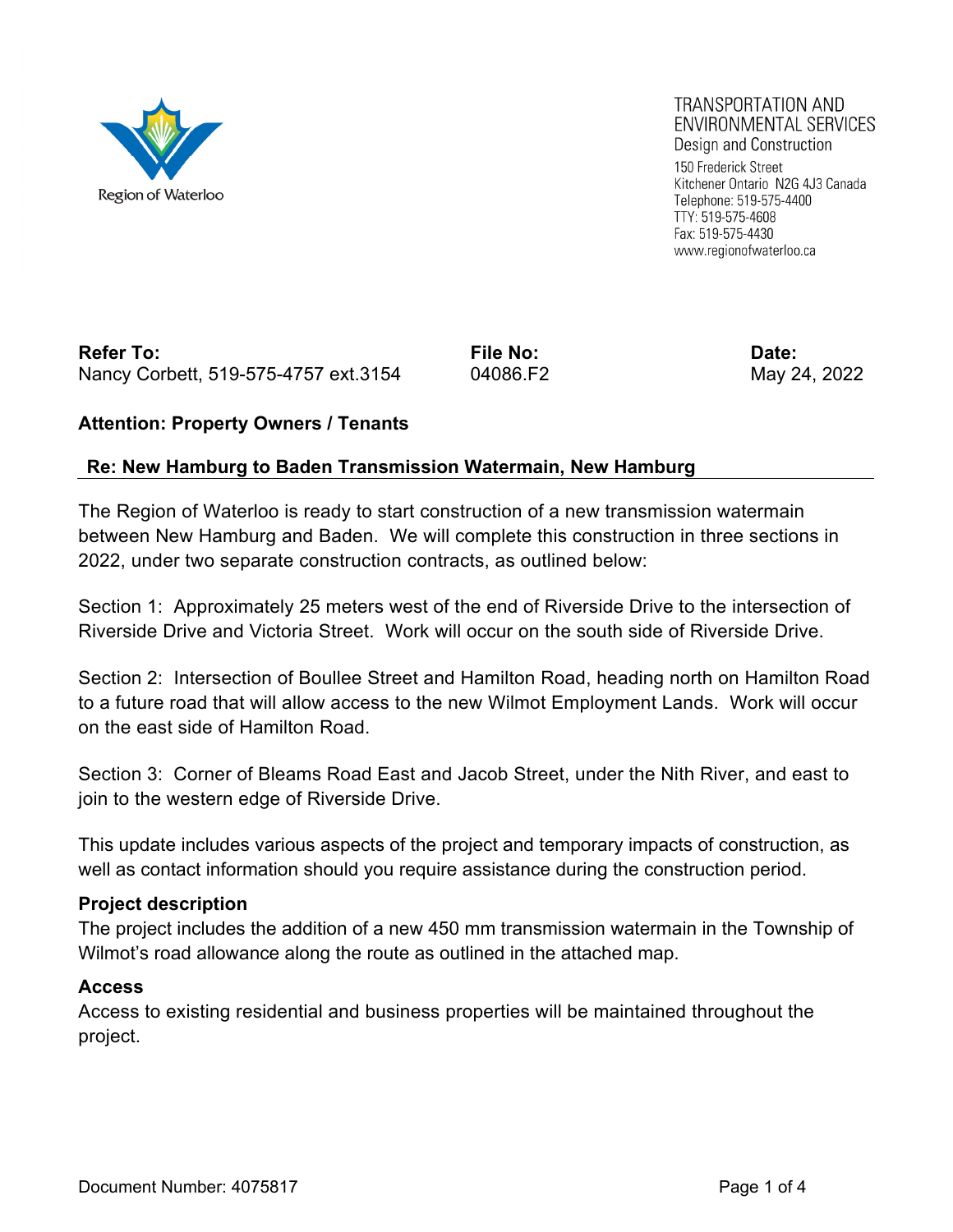# **Timing**

Sections 1 and 2 are scheduled to start construction in June and completed this fall. The Region has hired J-AAR Excavating of London, Ontario to complete this work. Surface paving works are planned to be completed by fall 2022.

Section 3 will be constructed from September 2022 to December 2022. The contractor for this work has not yet been awarded.



### **Partial road closures**

Riverside Drive will have lane restrictions for approximately two months, with a minimum of one lane of traffic open at all times.

Hamilton Road will have lane restrictions at times for approximately two months, with a minimum of one lane of traffic open at all times, and two-way traffic maintained for the majority of construction.

No detours are expected for this construction work. Pedestrian traffic will be maintained at all times.

### **Emergency access**

Emergency access will be provided throughout the construction period. We will notify Police, Fire and Ambulance services of this project.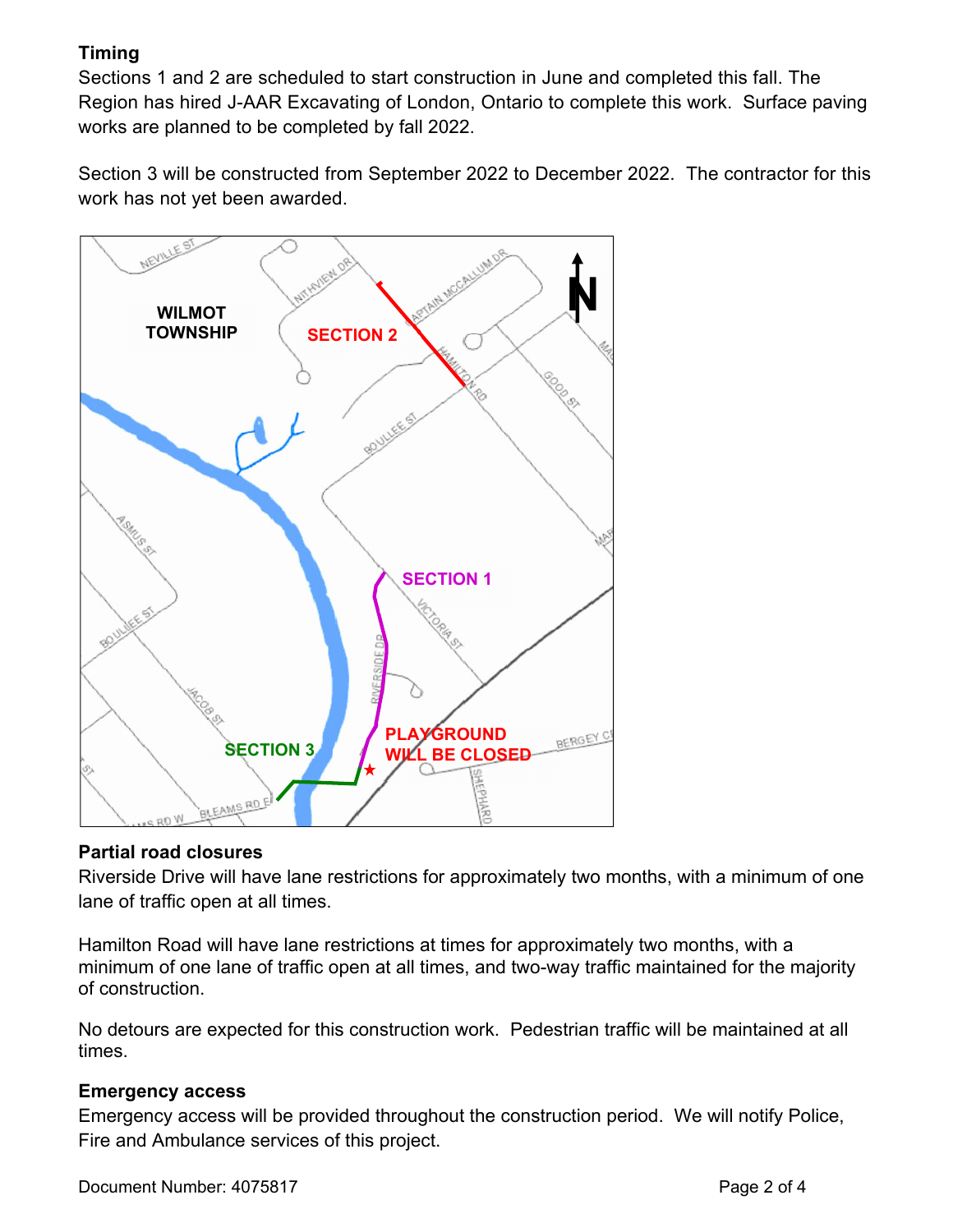# **Restoration and landscaping adjacent to properties**

We will correct any damage to driveways, sidewalks and landscaping that occurs due to this work. Only the affected portion of a driveway will be replaced. Some trees within the roadway allowance on the east side of Hamilton Road will need to be removed for this construction, and the Township will plan to replace these trees. There are trees at the south end of Riverside Drive which will be removed and relocated to another area within the park.

#### **Garbage collection**

If garbage trucks are unable to reach your typical garbage collection location during construction, J-AAR Excavating will collect your garbage at the beginning of your collection day and return your garbage containers after they have been emptied.

### **Ground vibration**

From time to time, the contractor will be required to use equipment in order to build a durable and long-lasting pavement structure. This equipment may cause residents to experience intermittent vibrations as the equipment passes over the site. Such vibrations will be for a short duration and are not expected to cause any harm to adjacent buildings. The Region has hired Englobe to conduct a pre-condition building survey for adjacent properties and this survey is to be completed prior to the construction. A separate letter will be distributed from Englobe to notify residents of the timing of their work.

### **Site inspection**

The Region has retained the engineering firm GM BluePlan (GMBP) to provide contract administration and full-time site inspection services during construction. GMBP inspectors will be on site during working hours and are available to address any issues you may have about the construction

| <b>Contact Person</b>                                  | <b>Nature of Question /</b><br><b>Concern</b>                                                      | <b>Name</b>                                        | <b>Contact</b><br><b>Number</b> |
|--------------------------------------------------------|----------------------------------------------------------------------------------------------------|----------------------------------------------------|---------------------------------|
| Region of Waterloo<br><b>Service First Call Centre</b> | After hours emergencies                                                                            |                                                    | 519-575-4400                    |
| Region's On-Site<br>Representative                     | <b>Construction related</b><br>issues (access, loss of<br>service, etc.) daytime or<br>after hours | William<br>Hochachka, Site<br>Inspector<br>(GMBP)  | 519-766-3608                    |
| Region of Waterloo's<br><b>Project Manager</b>         | General project enquiries<br>during working hours                                                  | Nancy Corbett,<br><b>Senior Engineer</b>           | 519-575-4757<br>ext. 3154       |
| Township of Wilmot's<br>Representative                 | General project enquiries<br>during working hours                                                  | Nate Fach<br>Senior<br>Engineering<br>Technologist | 519-634-8444<br>ext. 9249       |

# **Contact Information**